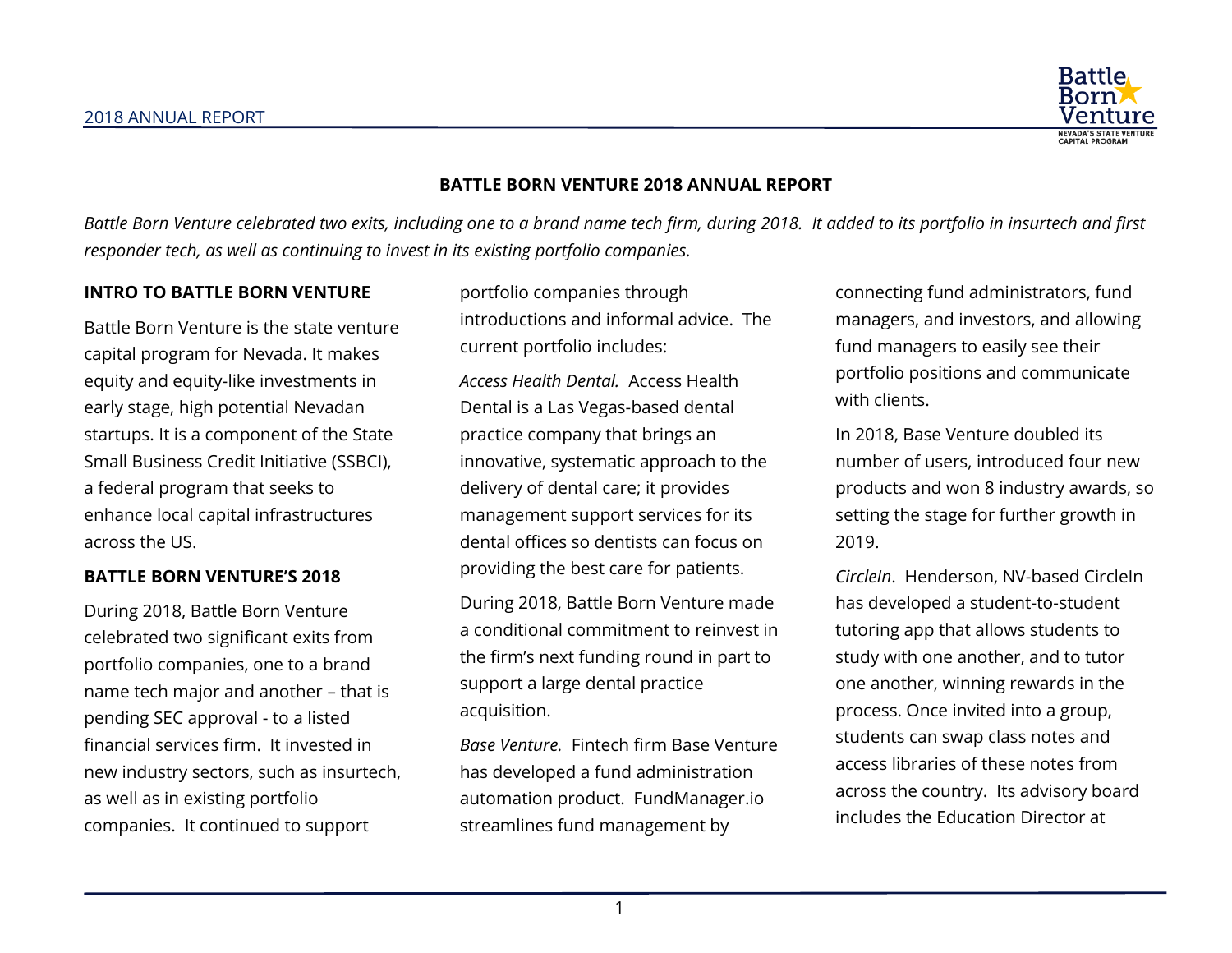

Microsoft, and the former CTO of Merrill Lynch, AOL and News Corp.

During 2018, it hit key revenue targets, again proved the stickiness of its approach through impressive usage figures and expanded its reach to include the college market.

*Fandeavor.* Las Vegas based Fandeavor.com is the hassle-free solution for door-to-door fan travel packages and VIP gameday experiences. Fandeavor's "Build Your Own Experience" technology allows customers to seamlessly create custom travel packages on an easy to use online platform.

Fandeavor's second line of business involves deploying its robust software platform as the engine for large corporate customers' travel programs.

Co-investors in the Company include VTF Capital (formerly VegasTechFund).

*Taber Innovations.* Battle Born Venture made a conditional commitment to Taber Innovations' current round in late 2018.

Taber Innovations is a Las Vegas-based company that has developed a technology suite that enables real time information to be captured and analyzed from a fire scene, so enhancing fire fighter safety.

Its advantage is that it allows monitoring of fire fighter condition (such as 3-dimensional location and several medical vital signs), this is currently done verbally via radio. In turn, this reduces communication confusion at fire scenes and allows the incident commander to make better decisions as to when and where to send in recovery crews.

*Talage Insurance.* Talage is a Renobased startup that has created a fully automated software platform to help small business owners compare and

instantly purchase an increasing range of commercial insurance policies. Talage connects business owners directly to insurance carriers, allowing them to save time and money when purchasing workers' comp, liability and property coverage. Its advantage is that it offers customers the ability to compare, select and purchase insurance in the space of less than ten minutes, most competitors instead refer the business to brokers and customers complete their purchase offline. Founded in 2015 by Adam Kiefer, Matt Donovan and Zachary Draper, the Company's goal is to be the first truly national digital insurance agency for the small business vertical. To date, Talage has partnered with eight AM Best A Rated insurance carriers including Chubb, Markel, Travelers, Employers, CNA, ICW, Acuity and Atlas General.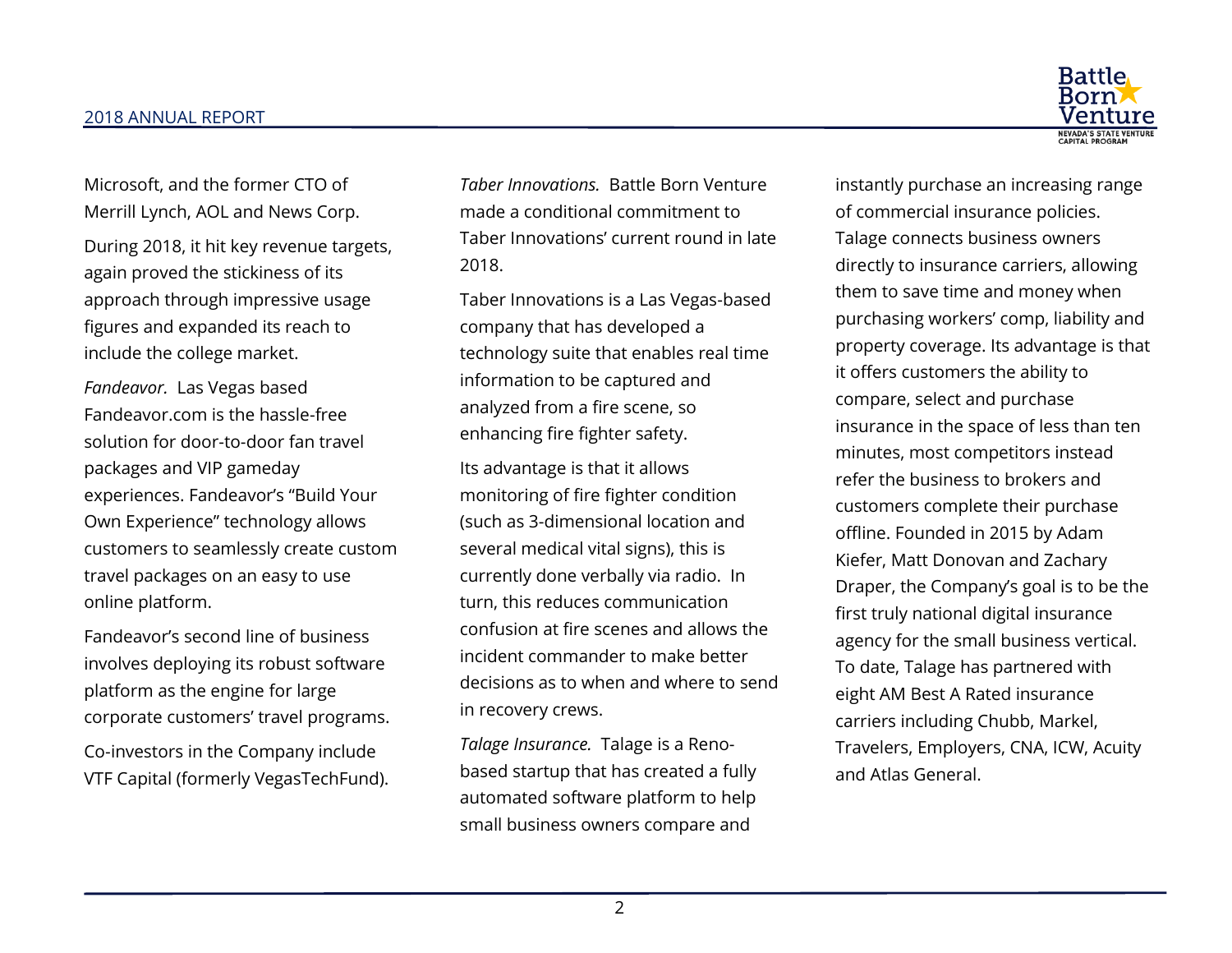

Battle Born Venture invested in the Company in June 2018 in a round led by Bay Area-VC Merus Capital, and including SaaS focused accelerator Acceleprise, and venture debt major Western Technology Investment (WTI).

*TransWorldHealth.* Reno, NV-based TransWorldHealth provides productivity software to the \$1bn+ safety net healthcare market. The platform incorporates advanced fuzzy logic matching to identify and locate patients as well as sophisticated forecasting algorithms, such as, the likely number of patients that a clinic will see in the following week. The platform integrates with leading electronic health record (EHR) providers, rather than replacing their offerings.

TransWorldHealth's investors include the Reno Angels, along with several private angel investors.

*Wedgies.* Wedgies is a Las Vegas-based inline social media polling software

company. It allows you to: easily create attractive, responsive polls from a selection of templates, embed the same poll across multiple sites (WordPress, Twitter, Facebook, Tumblr), allows the user to respond directly in those sites, see responses in real time (hundreds of thousands of votes in milliseconds) collated across platforms, and display these to respondents. Battle Born's coinvestors in the Company include Graycroft Partners and VTF Capital. Wedgies' other investors include 500 Startups and SVAngel.

In June 2018, Wedgies was sold in a private transaction and so, Battle Born Venture successfully exited the investment.

*WiseBanyan*. Las Vegas and New York based WiseBanyan is one of the fastest growing independent roboadvisors in the US. It offers free portfolio management, and an increasing range of other financial management tools.

Battle Born Venture's co-investors include strategics, such as John Hancock and CFSI with founding partner JPMorgan Chase & Co.

In October 2018, WiseBanyan was purchased by a subsidiary of NYSElisted Axos Financial, Inc, so providing Battle Born Venture with an additional exit.

# **BATTLE BORN VENTURE'S DEMOGRAPHICS**

Battle Born Venture accepts applications through the Gust platform, and all applications are evaluated by an independent Investment Advisory Committee. Investment decisions are ultimately made by the Nevada Governor's Office of Economic Development. Battle Born Venture's investments are held by Nevada Battle Born Growth Escalator, Inc. a corporation for public benefit.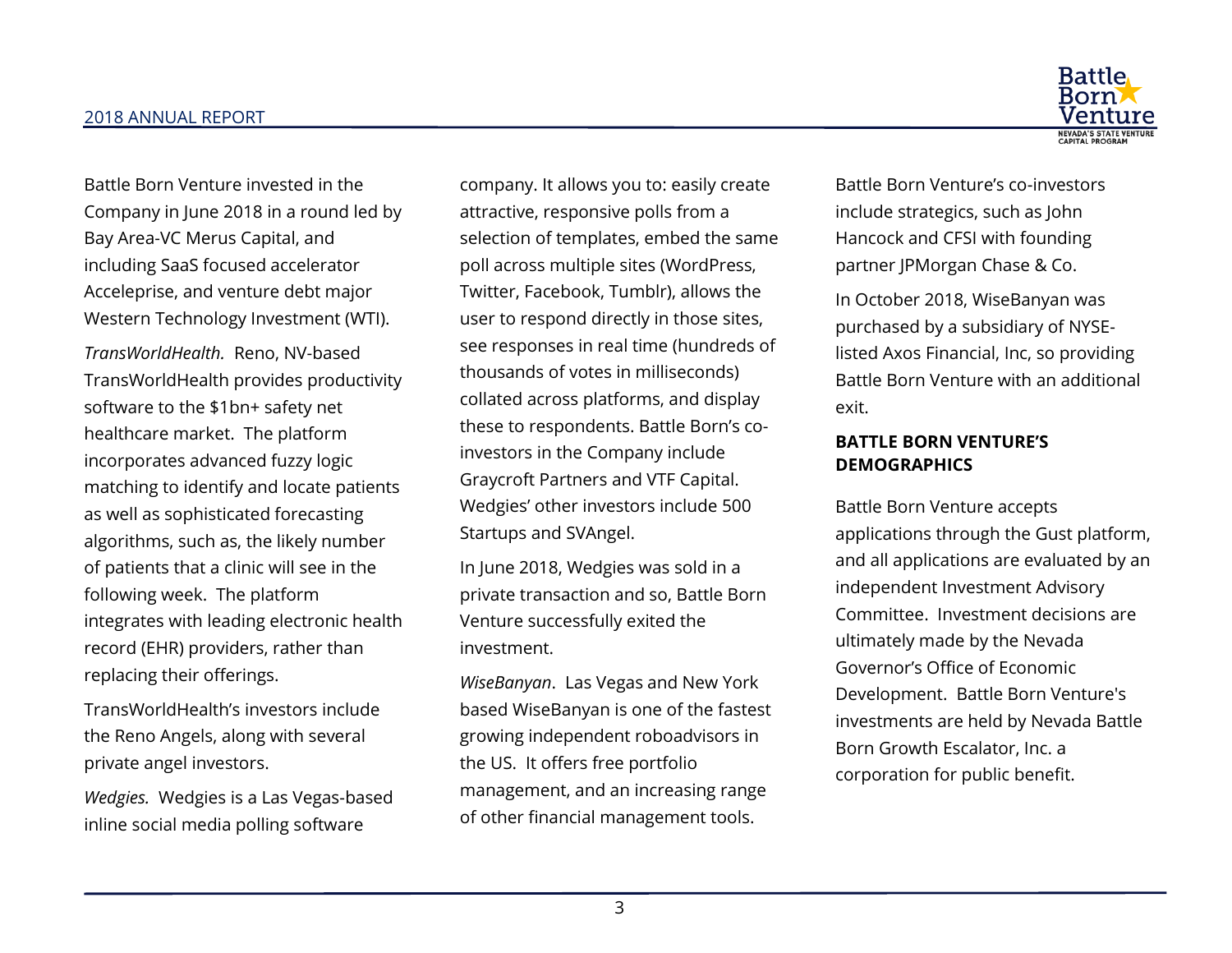#### 2018 ANNUAL REPORT

Battle Born Venture has reviewed more than 240 applications since it began operations. The most common reason for an application to be rejected is that the startup is either based outside of the State or is too early stage: Battle Born Venture does not invest in prerevenue companies nor in companies based outside Nevada. Unsuccessful applicants were each referred to free mentoring services in state at Nevada SBDC.



Source: Battle Born Venture

In 2018, most applications to Battle Born Venture were again from the software sector, 38% of applications vs. 32% in 2017. For the first time, applications from the "new Nevada" sectors of manufacturing and logistics & operations outpaced those from the



more traditional VC sector of healthcare.

As has been the case since the fund's inception, there were more applications from Las Vegas area (51%) based startups than from those in the Reno area (16%) or elsewhere in Nevada (11%).

#### *Battle Born Venture Apps By Location*



Source: Battle Born Venture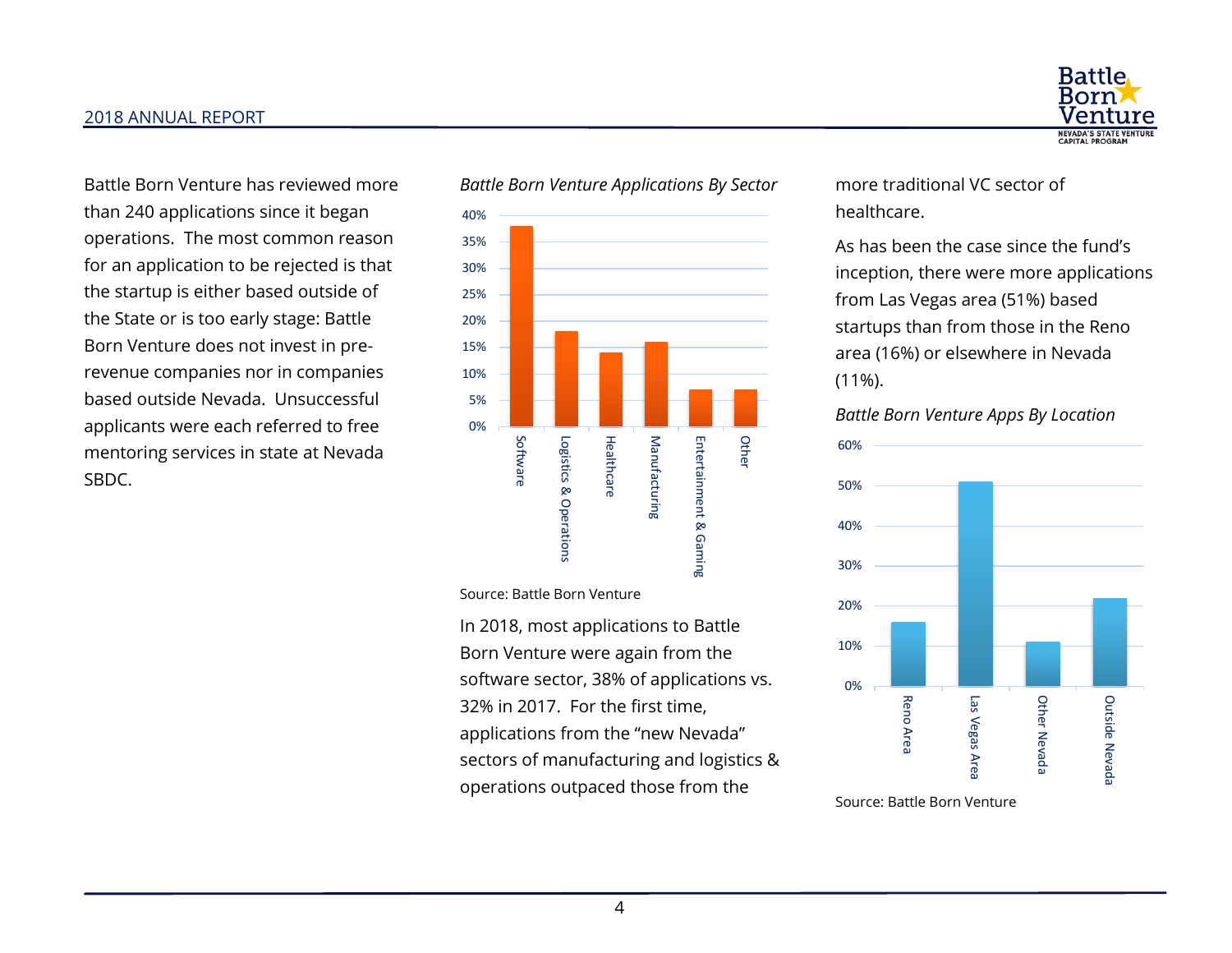

#### **VENTURE CAPITAL MARKET TRENDS**

Battle Born Venture focuses on the early stage venture capital market, the key trends in which were:

#### **1. Move Towards Later Stage Deals**

As has been the case for several years, later stage deals continued to dominate the venture capital landscape in 2018. *Seed Stage as Share of Deal Activity*



Source: PWC / CB Insights

 $\overline{\phantom{0}}$ 

<sup>1</sup> PWC | CB Insights figures for 2018

<span id="page-4-0"></span>Seed stage deals have fallen to only a quarter of all deal value<sup>1</sup>, as the trend towards fewer, bigger VC deals continues. There were 49 mega-rounds in 4Q 2018, compared to 35 in 4Q 2017[.](#page-4-0)<sup>1</sup>

Yet, seed stage deal sizes have risen alongside those at other stages. Industry commentator Crunchbase calculates the average seed stage round at \$1.2mn in 4Q 2017 and \$1.7mn in 4Q 2018.2

<span id="page-4-1"></span>Overall, nearly \$15 bn was invested in seed-stage deals globally in 2018, a more than 50% increase from 2017's total of \$10bn.

## **2. Changing Investor Constituency**

There has been a seismic shift in the seed stage investment landscape over the last decade, driven by both access to alternate funding sources and by new investors joining the market. In turn, this has rendered the traditional clubby model of repeated coinvestment by small cohorts of VCs near obsolete in early stage investing.

Instead, the most active investors are now brand-name accelerators, such as Y Combinator, 500 Startups and Techstars. Combined, these three accelerators alone invested in nearly 650 rounds in 2018[.](#page-4-1)2 The number of unique non-traditional investors investing in venture capital reached a decade high in 2018, according to industry researcher PitchBook.<sup>3</sup>

The rise of alternate funding sources, such as equity crowdfunding, means that it is now commonplace to see institutional investors co-investing

2 "Q4 2018 Closes Out A Record Year For The Global VC Market", Jason D. Rowley, Crunchbase, January 7, 2019

<sup>3</sup> PitchBook 2019 Venture Capital Outlook